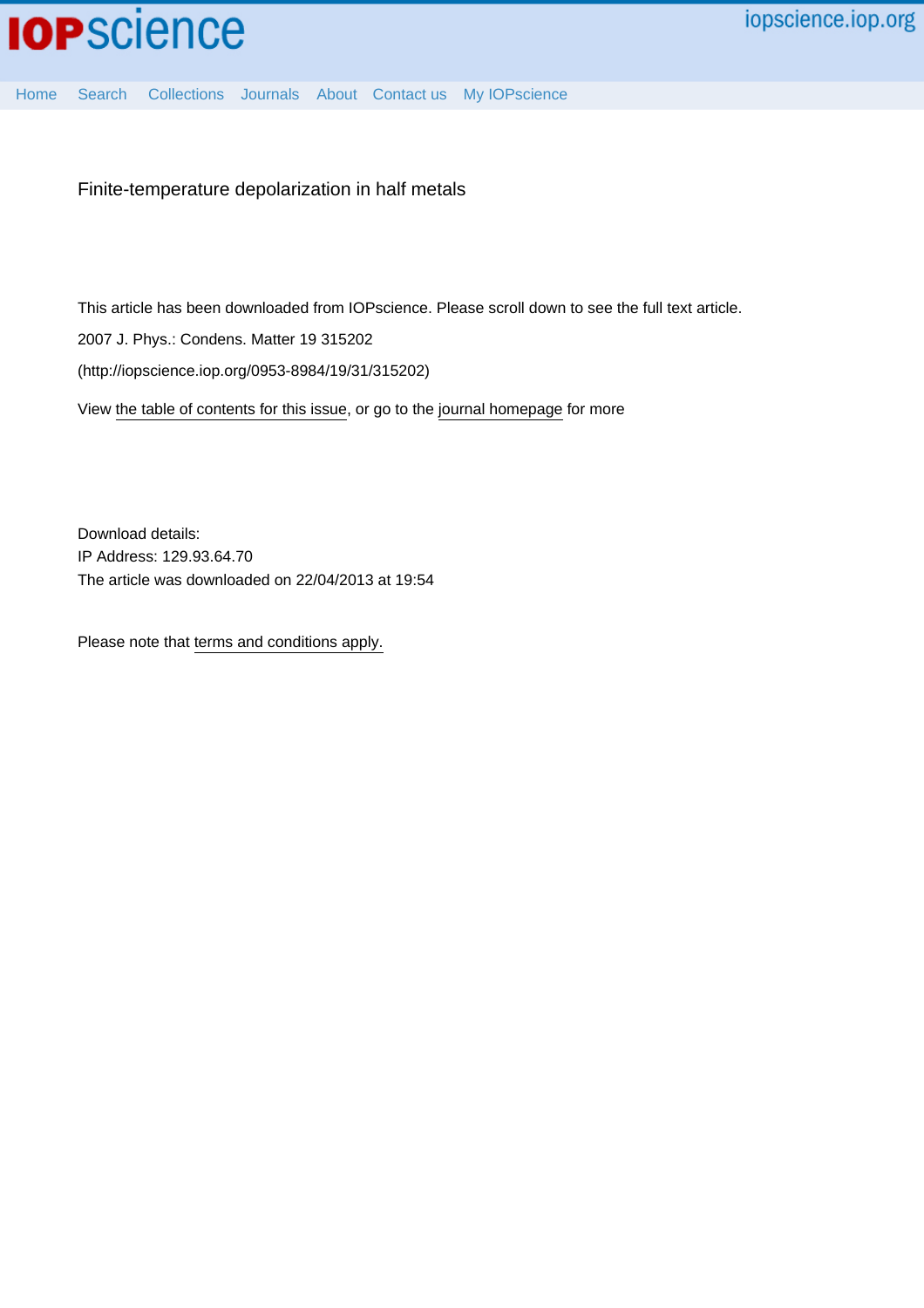J. Phys.: Condens. Matter **19** (2007) 315202 (14pp) [doi:10.1088/0953-8984/19/31/315202](http://dx.doi.org/10.1088/0953-8984/19/31/315202)

# **Finite-temperature depolarization in half metals**

# **R Skomski**

Department of Physics and Astronomy and Nebraska Center for Materials and Nanoscience, University of Nebraska, Lincoln, NE 68588, USA

Received 14 November 2006, in final form 23 April 2007 Published 3 July 2007 Online at [stacks.iop.org/JPhysCM/19/315202](http://stacks.iop.org/JPhysCM/19/315202)

### **Abstract**

The temperature dependence of the spin polarization of type-I half-metallic ferromagnets is investigated and compared with that of other magnetic materials, such as semimetals, strong and weak ferromagnets, and exchangeenhanced Pauli paramagnets. Stable atomic moments, as realized by strong intra-atomic exchange, exhibit a nonzero spin-down density of states (DOS) at finite temperatures. This thermal spin mixing means that the conductivity of the 'insulating' spin channel is always nonzero and that half-metallic ferromagnetism is an idealized limit. At zero temperature, similar effects are caused by intersublattice interactions, spin–orbit coupling and crystal imperfections. With increasing interatomic hopping, the moment becomes unstable, and Stoner-type thermal excitations yield an additional reduction of the spin polarization. In the Stoner limit, the hybridization gap closes far below the Curie temperature, and the corresponding transition temperature *T*<sup>\*</sup> increases with increasing hybridization gap and decreasing band width. Correlations are analysed by a version of the Kondo model and by an unrestricted Hartree–Fock approximation, and it is argued that correlations are less important than the leading one-electron contributions.

# **1. Introduction**

One approach in spin electronics is to use half-metallic ferromagnets or *half metals* [\[1–3\]](#page-14-0). Ideal band gap half metals have nonzero  $\uparrow$  and zero  $\downarrow$  densities of states (DOSs) at the Fermi level, or vice versa, so there is only one spin channel for conduction. This translates into a spindependent conductivity and can be exploited in various applications. A key aspect of halfmetallic ferromagnetism is finite-temperature behaviour of the spin polarization, especially at the Fermi level. Both experiment and theory indicate that finite-temperature excitations are very effective in destroying the spin polarization. A striking experimental feature is the onset of 'normal' ferromagnetism above 80–100 K in the semi-Heusler alloy NiMnSb [\[4\]](#page-14-1) and in  $CrO<sub>2</sub>$  above 50–100 K [\[5\]](#page-14-2). Furthermore, real-structure features such as defects, surfaces, and interfaces may drastically reduce the spin polarization [\[3\]](#page-14-3). Electron states in half metals may be itinerant or localized, but even in the itinerant case, the finite-temperature behaviour exhibits localized features [\[6\]](#page-14-4), very similar to the situation encountered in ordinary itinerant ferromagnets [\[7,](#page-14-5) [8\]](#page-14-6).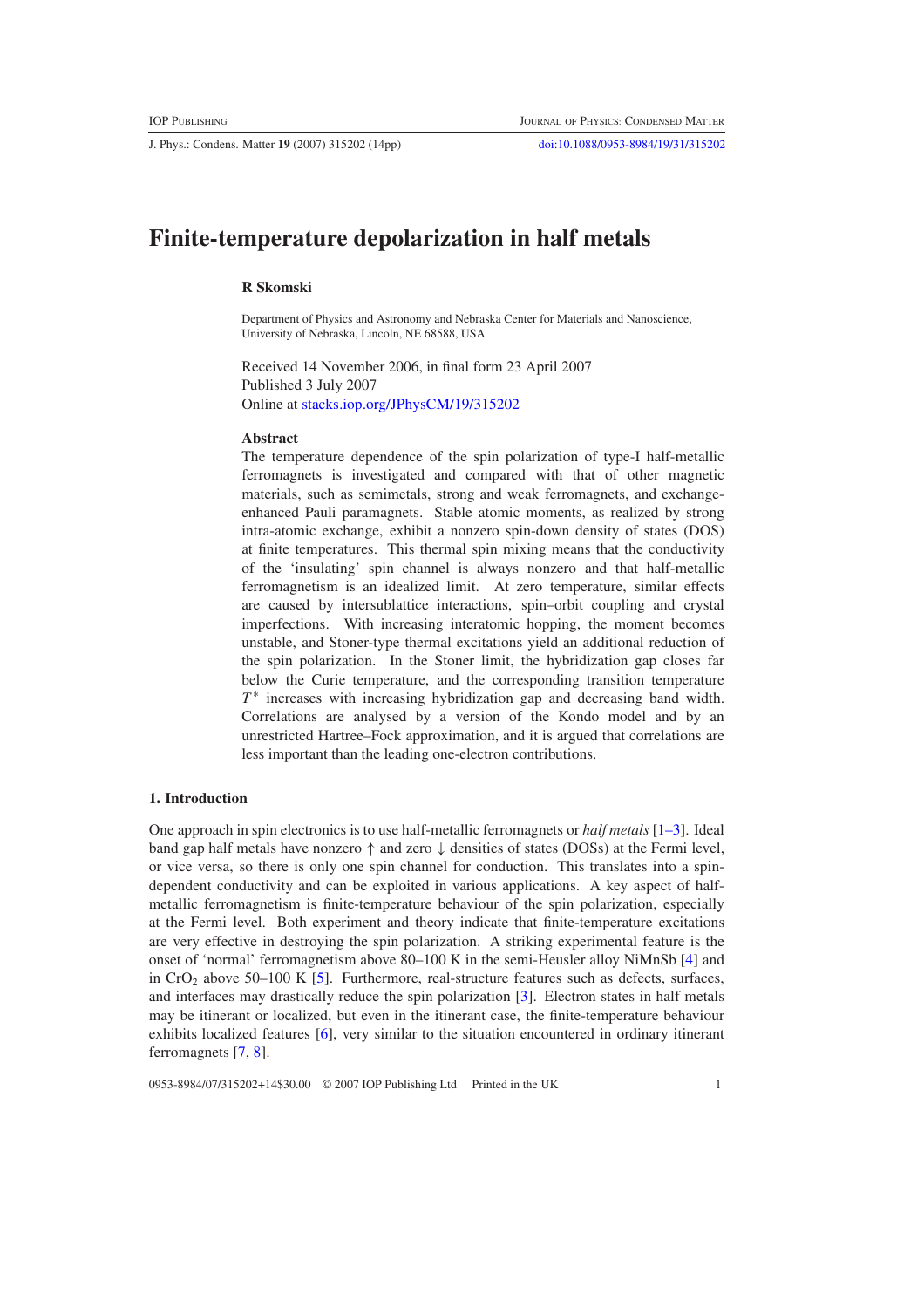<span id="page-2-0"></span>

Figure 1. Schematic density of states in a type-I<sub>B</sub> half metal: (a) one-electron ground state, (b) effect of spin mixing at  $T > 0$  and (c) inclusion of non-quasiparticle states at  $T = 0$ .

A number of experimental and theoretical aspects of half metallics and some specific materials have been reviewed recently [\[2,](#page-14-7) [3,](#page-14-3) [9–12\]](#page-14-8). This paper focuses on the finite-temperature behaviour of typical hybridization-gap half metals and includes both band-structure and correlation effects. One question is how the density of states (DOS) is modified. Figure [1](#page-2-0) illustrates this point by comparing typical densities of states. Figure [1\(](#page-2-0)a) shows the zerotemperature ↑ and ↓ densities of states *D*(*E*) for a typical half metal. The DOS is characterized by a spin splitting  $\Delta_s$ , and we see that  $D(E_F) = 0$  for  $\downarrow$  electrons. Figure [1\(](#page-2-0)b) illustrates the modification of the DOS due to thermally activated spin mixing [\[13,](#page-14-9) [14\]](#page-14-10). We see that this mechanism yields a nonzero  $D(E_F)$  for  $\downarrow$  electrons. Finally, figure [1\(](#page-2-0)c) shows how the zerotemperature DOS is modified by a different mechanism, namely electron–magnon interactions leading to nonquasiparticle states [\[12,](#page-14-11) [15\]](#page-14-12). Here the  $\downarrow$  DOS remains nonzero, but the onset of a nonzero  $\downarrow$  DOS just above the Fermi level indicates that these excitations may become important at finite temperatures.

As analysed by Skomski and Dowben [\[13\]](#page-14-9), the reduction of the spin polarization due to spin mixing reflects the temperature dependence of the magnetization. For one-component magnets, a simple formula was obtained, and it was mentioned that crystal-specific features modify the picture [\[3,](#page-14-3) [13\]](#page-14-9). The same authors concluded that noncollinear sublattice effects play an important role in the realization of the spin polarization [\[3,](#page-14-3) [16\]](#page-14-13). More recently, a first-principles study by the Blügel group [\[17\]](#page-14-14) has emphasized the role of hybridization effects, in addition to confirming the importance of local and global noncollinearities.

<span id="page-2-1"></span>The main focus of this review is on how intra-atomic exchange and interatomic hopping modify the density of states and affect the finite-temperature behaviour of half-metallic ferromagnets. A more practical question is: what structural and electronic features determine the reduction of the spin polarization at finite temperatures? Throughout the paper, we will compare half-metallic ferromagnetism with other types of magnetically ordered solids, such as itinerant ferromagnets and antiferromagnets, semimetals, Kondo magnets, and very weak itinerant ferromagnets.

### **2. Half metals and related magnetic materials**

#### *2.1. Classification of half metals*

Half metals have been classified by Coey and Venkatesan  $[2]$ . The are five main classes  $(I-V)$ , each divided into subclasses A and B depending on whether the conductivity is realized by  $\uparrow$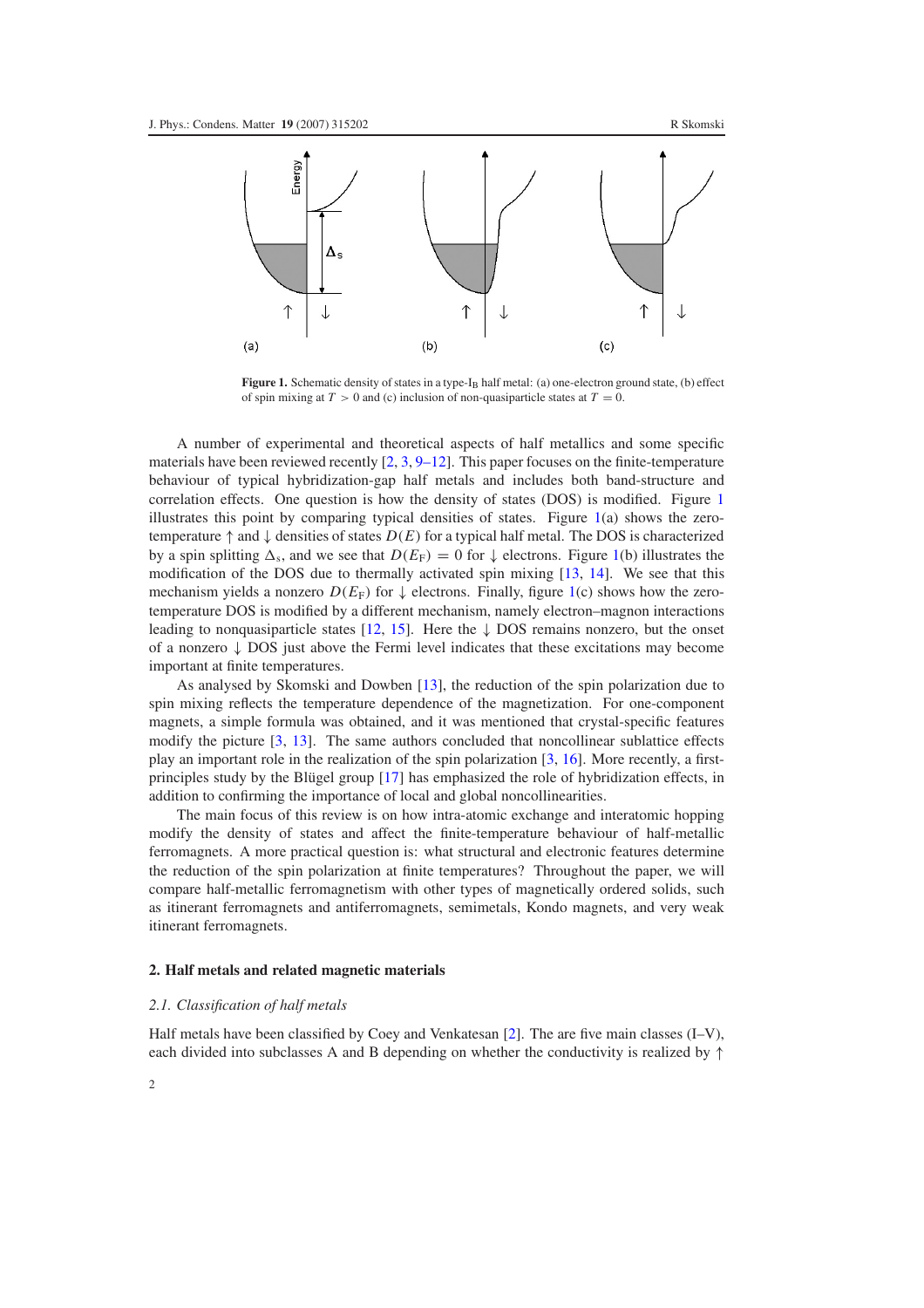<span id="page-3-0"></span>

Figure 2. Simplified Stoner-type picture of itinerant ferromagnetism: (a) strong ferromagnet, (b) weak ferromagnet, and (c) Pauli paramagnet. Transitions from (a) to (b) and (c) may be realized, for example, by lattice compression, but thermally activated transitions to (c) are uncommon in simple ferromagnets.

electrons (A) or by  $\downarrow$  electrons (B). Type-I half metals (delocalized hybridization-gap materials) are similar to strong ferromagnets but are characterized by the absence of 4s electrons at the Fermi level. Typical examples are  $CrO_2$  (IA), NiMnSb (IA), and Mn<sub>2</sub>VAl (IB), and a schematic IA DOS is shown in figure  $1(a)$  $1(a)$ . Type-II half metals (localized hybridization-gap materials) such as  $Fe<sub>3</sub>O<sub>4</sub>$  (IIA) are nonmetallic due to narrow 3d bands but otherwise similar to type-I half metals. Their conductivity reflects the thermally activated hopping of  $\uparrow$  (IIA) and  $\downarrow$  (IIB) electrons.

In type-III half metals, or transport half metals,  $D(E_F) > 0$  for both  $\uparrow$  and  $\downarrow$ electrons, but for one spin direction, the electrons are localized. An example is the manganite  $La_{0.7}Sr_{0.3}MnO_3$ , which contains mobile Mn electrons of  $e_g$  character. Finally, most semimetals and semiconductors are nonmagnetic, but some carry a ferromagnetic moment and can be classified as type-IV and type-V half metallics, respectively. Semimetals, such as Bi, are defined by small carrier densities due to marginal overlap between valence and conduction bands. Unlike semiconductors, they have no band gaps, but the low carrier densities characteristic of both types of material lead to relatively large ranges of magnetic interactions [\[18,](#page-14-15) [19\]](#page-14-16).

#### *2.2. Relation to strong and weak ferromagnetism*

A key aspect of the finite-temperature depolarization is the nature of the excitations that reduce the spin polarization. Half-metallic ferromagnetism is closely related to strong ferromagnetism, except that ordinary strong ferromagnets, such as Co and Ni, have  $\uparrow$  and  $\downarrow$  4s electrons at the Fermi level. Figure [2](#page-3-0) compares schematic densities of states (DOSs) for strong ferromagnets, weak ferromagnets, and Pauli paramagnets. The figure epitomizes the interpretation of halfmetallic ferromagnetism as a delocalized or *itinerant* phenomenon.

Simplifying somewhat, itinerant ferromagnetism is caused by the Coulomb interaction  $V_{12}(\mathbf{r}, \mathbf{r}') = n_{\uparrow}(\mathbf{r})n_{\downarrow}(\mathbf{r}')/4\pi\varepsilon_o|\mathbf{r} - \mathbf{r}'|$  between the electrons, where  $n_{\uparrow}$  and  $n_{\downarrow}$  are the particlenumber operators for the two spin orientations. In this expression, it is not necessary to consider pairs of ↑↑ and ↓↓ electrons, because the Pauli principle forbids the occupancy of any state by electrons of parallel spin. Introducing the total particle number  $n = n_{\uparrow} + n_{\downarrow}$  and the spin polarization  $s = n_+ - n_+$ , one obtains that  $n_+ n_+ = (n^2 - s^2)/4$ . This shows that the Stoner exchange favours ferromagnetism,  $s > 0$ . Depending on the context, this mechanism is known as intra-atomic exchange, Stoner exchange, or Hund's rule exchange.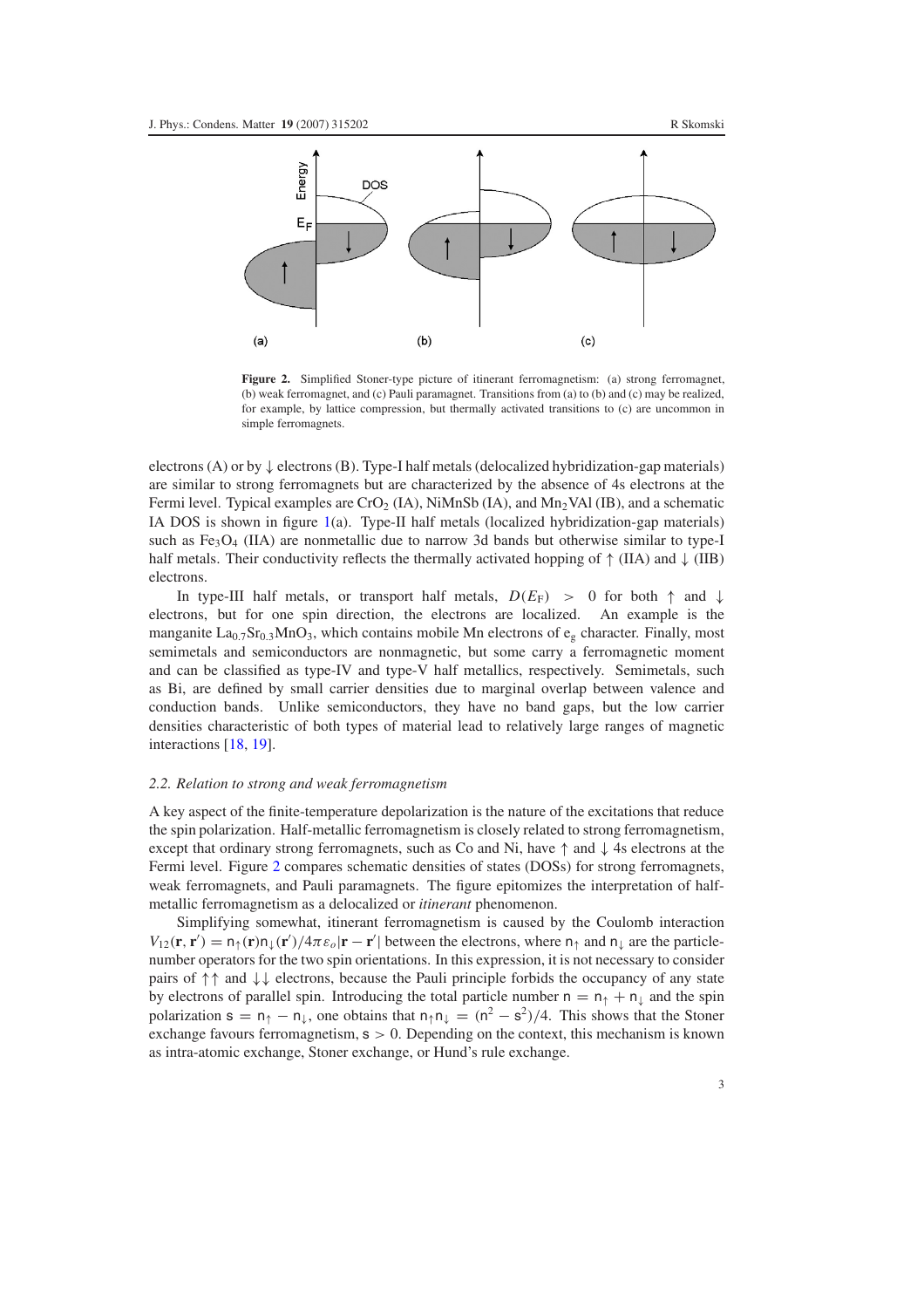<span id="page-4-2"></span>In the simplest case, itinerant magnetism is described by the Stoner theory. It uses the approximate relation

$$
n_{\uparrow}n_{\downarrow} = n_{\uparrow} \langle n_{\downarrow} \rangle + n_{\downarrow} \langle n_{\uparrow} \rangle \tag{1}
$$

to map the complicated many-electron interactions  $V_{12}(\mathbf{r}, \mathbf{r}')$  on a effective or mean field *V*<sub>eff</sub>(**r**) ∼ *I*/*s*). Here the Stoner parameter *I* ∼ *f V*<sub>12</sub>(**r**, **r**<sup>'</sup>) d*V* d*V*<sup>'</sup> describes the strength of intra-atomic Coulomb interaction. Essentially, the Stoner theory is a one-electron theory on a Hartree–Fock level, described by a single big Slater determinant. It ignores correlation effects which go—by definition—beyond the use of a single determinant. The Stoner interaction  $I \approx 1$  eV competes against one-electron hybridization energies (hopping energies), which are described by the d-band width *W* or, more precisely, by the density of states  $D \sim 1/W$ . Pronounced hopping yields low-lying bonding states populated by ↑↓ electron pairs, but in sufficiently narrow bands, the Stoner interaction dominates and the material becomes ferromagnetic. The corresponding condition  $D(E_F)I > 1$  is known as the Stoner criterion, and, in the ferromagnetic phase, the spin splitting  $D_s$  is proportional to  $I$ .

Figure [2](#page-3-0) shows the vanishing of the magnetic moment in the itinerant limit. In some materials, transitions between figures  $2(a)$  $2(a)$ , (b) and (c) can be tuned by varying the lattice parameter [\[8,](#page-14-6) [20\]](#page-14-17), but thermally activated Stoner transitions are a different story. Thermal excitations may destroy the magnetic moment by smearing the Fermi level, but typical exchange splittings are of the order of 1 eV, corresponding to temperature differences of order 10 000 K. In fact, the mechanism of figure [2](#page-3-0) greatly overestimates the Curie temperature  $T_c$  of strong ferromagnets and makes the physically unreasonable prediction that the atomic moments vanish at  $T_c$ .<sup>[1](#page-4-0)</sup> The failure of the Stoner theory is due to *spin fluctuations* [\[7,](#page-14-5) [21–25\]](#page-14-18), that is,  **at**  $T_c$  **reflects the thermal randomization of atomic spin directions in combination with** well-conserved atomic moments.

Weak ferromagnets are subclassified into nearly strong ferromagnets, such as Fe, and very weak itinerant (VWI) ferromagnets, such as  $ZrZn<sub>2</sub>$  [\[25\]](#page-14-19). Nearly strong ferromagnets exhibit strong spin fluctuations and behave similarly to strong ferromagnets. In VWI ferromagnets, the Stoner criterion is barely satisfied, the ferromagnetism is unstable, and the magnetic moments are drastically reduced at the Curie temperature. In this rather exotic regime, thermal excitations yield a transition from weak ferromagnetism, figure [2\(](#page-3-0)b), to metallic paramagnetism, figure [2\(](#page-3-0)c). A similar subclassification exists for paramagnets, distinguishing ordinary Pauli paramagnets from exchange-enhanced Pauli paramagnets such as Pd and Pt. Exchange-enhanced paramagnets are close to satisfying the Stoner criterion and are easily spin polarized by magnetic neighbours. They exhibit nearly ferromagnetic regions (paramagnons) reminiscent of VWI spin fluctuations.

<span id="page-4-1"></span>The localized (or Heisenberg) and delocalized (or Stoner) regimes in strong and VWI ferromagnets, respectively, are idealized limits. The real situation is intermediate, but the question arises whether half metals are closer to strong ferromagnetism or to VWI ferromagnetism. For half metals, the situation was analysed by Otto *et al* [\[6\]](#page-14-4), who advocated the local-band picture, that is, strong ferromagnetism (section [3\)](#page-4-1). However, this view has not remained unchallenged and seems to be only partially adequate (section [5\)](#page-8-0).

### <span id="page-4-0"></span>**3. Spin mixing at finite temperatures**

The randomization of the spin directions in the localized picture involves Coulomb interactions on a local scale and is, in a strict sense, a many-body effect. However, essential features of the mechanism are reproduced on a one-electron level, by treating  $n_{\uparrow}$  and  $n_{\downarrow}$  as local

<sup>&</sup>lt;sup>1</sup> By definition, *T<sub>c</sub>* implies the vanishing of the volume-averaged moment **M** ∼  $\langle m \rangle$ , but this is usually realized as an average over all moment directions  $\mathbf{m}/m$  whereas  $m = |\mathbf{m}|$  remains finite.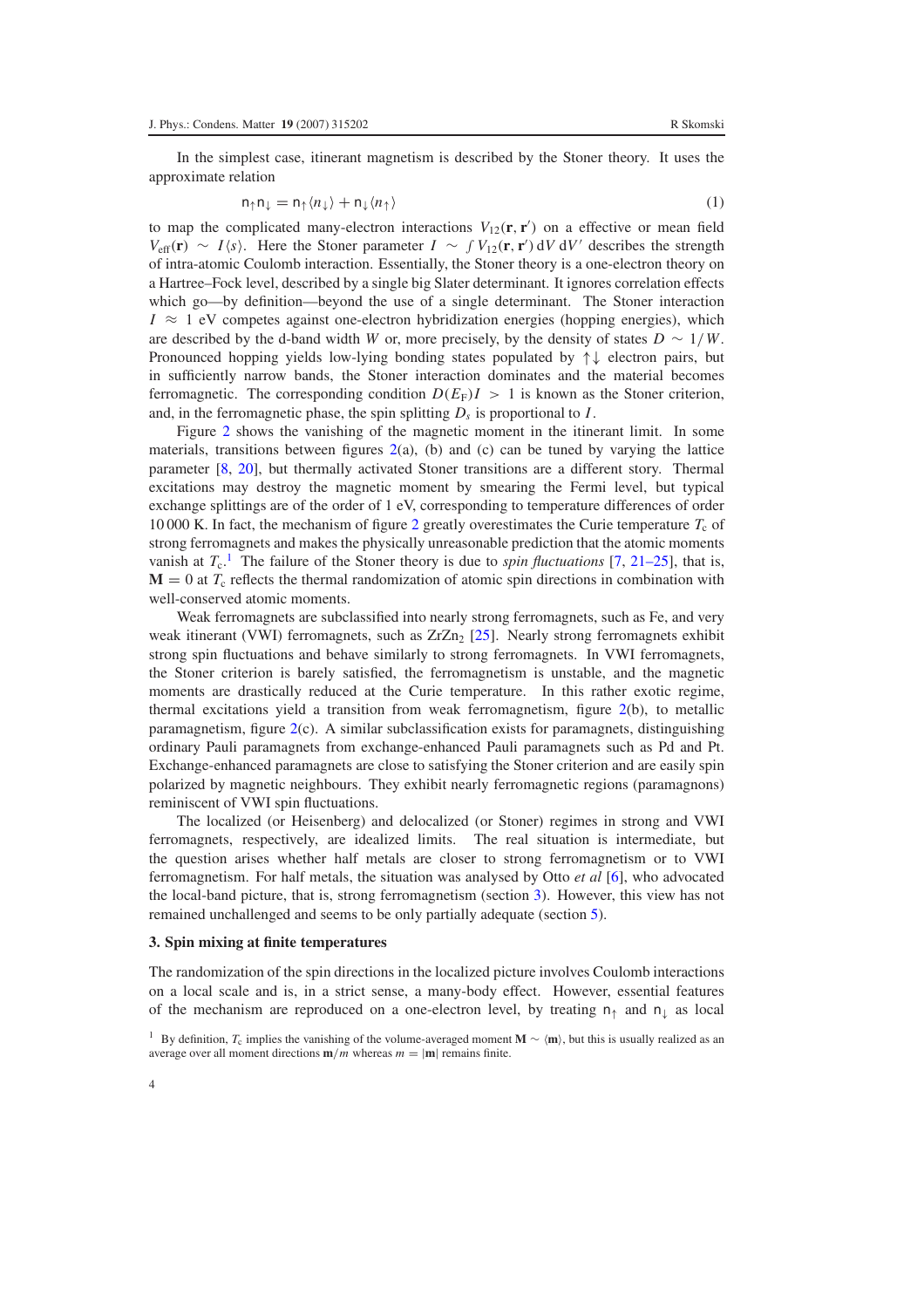<span id="page-5-0"></span>

**Figure 3.** Spin directions and wavefunctions: (a)  $T = 0$  and (b)  $T > 0$ . A classical vector pointing in a direction above the equator plane (*x*–*y* plane) has no projection in the −*z* direction, but in quantum mechanics there is a nonzero probability  $\psi^*_{\downarrow}\psi_{\downarrow}$  of realizing the  $\downarrow$  state.

operators with quantization axes parallel to the atomic magnetic moments [\[7,](#page-14-5) [20\]](#page-14-17). This does not mean that correlation effects are unimportant in half metals. One example is the Kondo effect, which is closely related to the double exchange in transport half metals such as  $La<sub>0.7</sub>Sr<sub>0.3</sub>MnO<sub>3</sub>$  (section [5.3\)](#page-10-0). The limit of strong intra-atomic exchange corresponds to the picture of figure [1\(](#page-2-0)b) [\[13\]](#page-14-9). Interatomic hopping leads to conduction in the  $\uparrow$  channel of a type- $I_B$  half metal if there are  $\downarrow$  states at the Fermi level. These states are automatically created by spin disorder, because any misaligned spin has a nonzero projection in the ↑ direction (spin mixing). Figure [3](#page-5-0) illustrates this quantum effect for isolated atoms.

<span id="page-5-1"></span>A semiquantitative treatment of the spin mixing is achieved by specifying hopping, orbital and intra-atomic energies. A simple tight-binding model Hamiltonian is

$$
\mathcal{H}_{\mu\nu i k\sigma\sigma'} = t_{\mu\nu i k} \delta_{\alpha\beta} - V_{\mu} \delta_{\mu\nu} \delta_{i k} \delta_{\alpha\beta} - I \delta_{\mu\nu} \delta_{i k} \mathbf{e}_i \cdot \boldsymbol{\sigma}_{\alpha\beta}.
$$
\n(2)

Here  $t_{\mu\nu i k} = \langle \phi_{\mu}(\mathbf{r} - \mathbf{R}_i) | t | \phi_{\nu}(\mathbf{r} - \mathbf{R}_k) \rangle$  is the hopping integral between a  $\mu$ -type orbital at  $\mathbf{R}_i$  and a *v*-type orbital at  $\mathbf{R}_k$ ,  $V_\mu$  is the crystal-field energy for the  $\mu$ -type orbital, and  $\mathbf{e}_i$ is the local magnetization direction. In the absence of spin disorder, the spin structure of a ferromagnet is described by the Pauli matrix  $\sigma_z$  whose  $\uparrow$  and  $\downarrow$  eigenfunctions are  $(1, 0)^T$ and  $(0, 1)^T$ , respectively, and yields an exchange-energy difference of 2*I* between spin-up and spin-down electrons. The starting point for describing finite-temperature spin disorder is the standard spin-1/2 rotation matrix

<span id="page-5-2"></span>
$$
\mathsf{U}(\phi,\theta) = \begin{pmatrix} \cos(\frac{\theta}{2})e^{i\phi/2} & \sin(\frac{\theta}{2})e^{-i\phi/2} \\ -\sin(\frac{\theta}{2})e^{i\phi/2} & \cos(\frac{\theta}{2})e^{-i\phi/2} \end{pmatrix}
$$
(3)

which rotates a  $\uparrow$  spin by the angles  $\theta$  and  $\phi$ . The  $\mathbf{e}_i \cdot \sigma_{\alpha\beta}$  exchange term in [\(1\)](#page-4-2) is diagonalized by  $U^{-1} = U^+(\phi_i, \theta_i)$ . Applying the transformation  $U_t =$  $U^+(\phi_1, \theta_1)\cdots U^+(\phi_i, \theta_i)U^+(\phi_{i+1}, \theta_{i+1})\cdots U^+(\phi_N, \theta_N)$  to equation [\(2\)](#page-5-1) yields

<span id="page-5-3"></span>
$$
\mathcal{H}^{t}_{\mu\nu i k \alpha \beta} = t_{\mu\nu i k} \Sigma_{\gamma} U_{\alpha \gamma} (\phi_i, \theta_i) U^{+}_{\gamma \beta} (\phi_k, \theta_k) - (V_{\mu} \delta_{\alpha \beta} + I \sigma_{z \alpha \beta}) \delta_{\mu\nu} \delta_{ik} \tag{4}
$$

where the thermal spin disorder has been mapped onto random hopping integrals.

The low-temperature behaviour of  $(1)$  is dominated by long-wavelength spin waves, where neighbouring spins remain nearly parallel. Using  $U(\phi_k, \theta_k) \approx U(\phi_i, \theta_i)$  and exploiting the identity  $U(\phi_i, \theta_i)U^+(\phi_i, \theta_i) = 1$ , we find that  $U(\phi_i, \theta_i)U^+(\phi_k, \theta_k) \approx 1$ . This means that the transformed hopping integrals are very similar to those at zero temperature, and the total wavefunction obtained via U*<sup>t</sup>* is a good approximation. Figure [1\(](#page-2-0)b) shows a typical density of states for nonzero spin disorder. Compared to figure [1\(](#page-2-0)a), the  $\downarrow$  DOS exhibits minor distortions, but in the ↑ gap the DOS changes qualitatively, from zero to nonzero. An estimate for the magnitude of this spin-mixing contribution to the DOS is

$$
D_{\uparrow}(E) \approx \frac{M(0) - M(T)}{M(0) + M(T)} D_{\downarrow}(E)
$$
\n(5)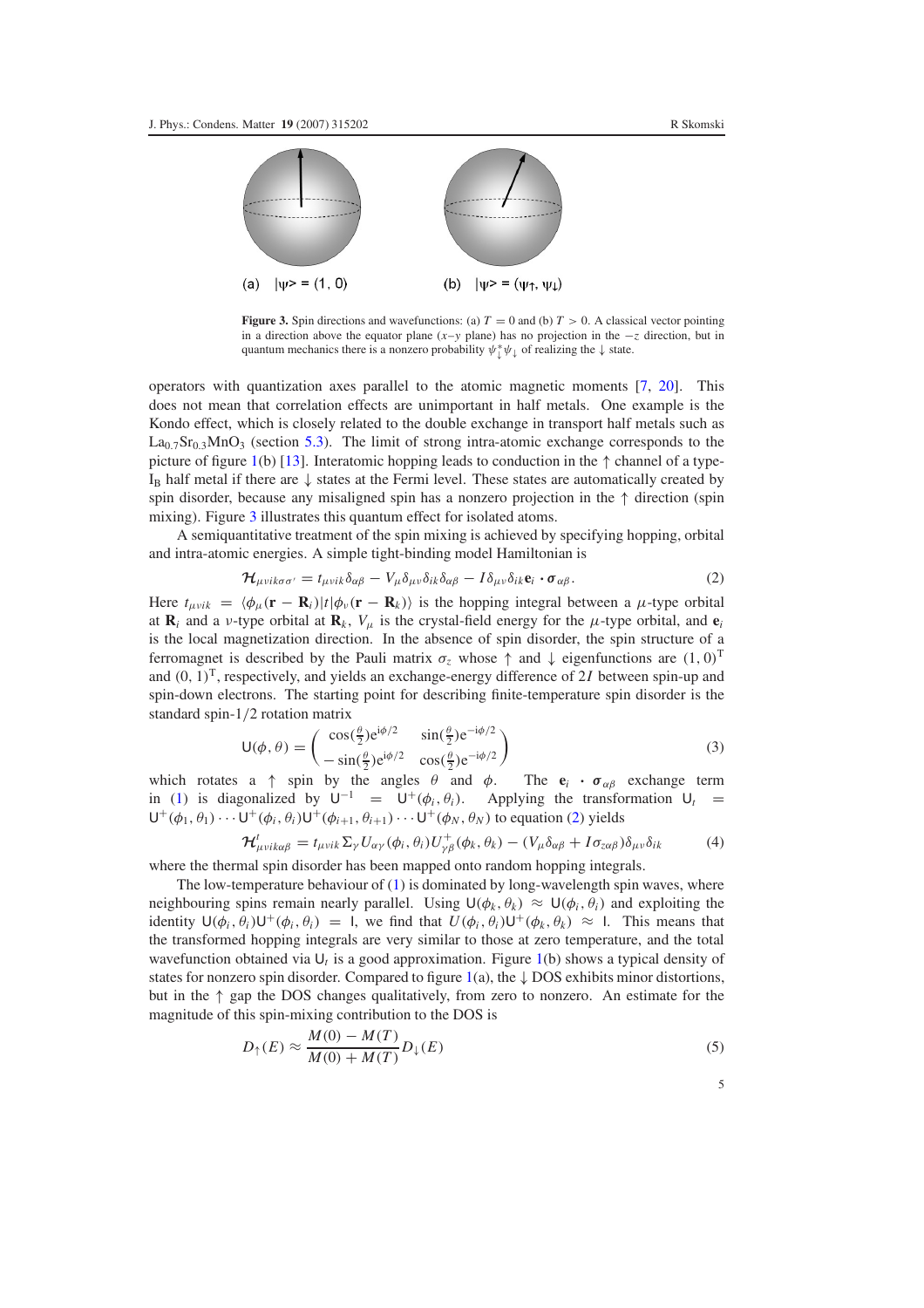where  $M(T)$  is the magnetization. This means that the resistance of the  $\uparrow$  channel changes from infinity to a finite value.

<span id="page-6-0"></span>It is important to note that equations [\(2\)](#page-5-1) and [\(4\)](#page-5-2) include intersublattice interactions, global noncollinearities, and hybridization effects on a tight-binding level. This can be seen from the hopping integrals  $t_{\mu\nu i k}$ , which depend on both the involved atomic orbitals ( $\mu$  and  $\nu$ ) and on the sublattice affiliation of the neighbouring atoms (*i* and *k*). However, the hopping integrals determine whether the system is ferromagnetic or paramagnetic, and in the derivation of [\(5\)](#page-5-3) it is assumed that the atomic moments rotate without change in magnitude (strong ferromagnetism). This is reasonable for low temperatures but breaks down when finite-temperature excitations start to distort the density of states [\[3\]](#page-14-3).

# **4. Sublattice effects**

A striking feature of most or all half metals is the strong temperature dependence of the spin polarization, and [\(5\)](#page-5-3) contributes to this dependence. One reason is that the temperature dependence of the spin polarization of half-metallic ferromagnets is more pronounced than in ordinary metallic ferromagnets. In this section, we consider half-metallic ferromagnets that contain two or more magnetic sublattices with temperature-independent atomic moments, whereas section [5](#page-8-0) focuses on mechanisms that may reduce the magnetic moment.

Half metals have relatively complicated crystal structures, such as Heusler ( $Mn<sub>2</sub>VAL$ ), semi-Heusler (NiMnSb), and rutile (CrO<sub>2</sub>) structures, and their magnetism cannot be reduced to that of simple metallic magnets [\[16\]](#page-14-13). In particular, atoms belonging to nonequivalent crystallographic or magnetic sites have different magnetic moments (sublattice formation). An extreme but rather trivial case is bulk antiferromagnetism, where the  $\uparrow$  and  $\downarrow$  spin channels are equivalent and nothing is gained by using spin-polarized electrons. Cases of interest in halfmetallic ferromagnetism are intermediate between ferromagnetism and antiferromagnetism and include both collinear ferromagnets or ferrimagnets and noncollinear spin structures. There are three reasons for the importance of these structures. First, from other ferromagnets it is known that sublattices have a strong effect on the temperature dependence of the net magnetization [\[8,](#page-14-6) [26\]](#page-14-20). In small magnetic fields, such as of interest in the present context, this effect may be very pronounced, but high magnetic fields tend to align sublattices and smooth the corresponding noncollinearities. This enhances the magnetization well below  $T_c$ . Figure [4](#page-7-0) illustrates this point by comparing  $M(T)$  curves for zero magnetic field (solid line) and moderate to high magnetic fields (dashed line). Second, noncollinearities are harmful to spin-dependent transport, because they yield a second spin channel for conduction. Third, different transition-metal sublattices yield, in general, different spin-scattering contributions per atom.

There are generally many sublattices. On a mean-field level, a system with *N* sublattices yields *N* nonlinear equations with *N* unknowns [\[27\]](#page-14-21), and the determination of the Curie temperature amounts to the diagonalization of an  $N \times N$  matrix  $J_{ij}$ , where *i* and *j* denote the sublattices. In ferromagnets (FMs), the corresponding eigenmodes are plane waves (spin waves), and the ground-state spin structure is characterized by the wavevector  $k = 0$ . Figure [4](#page-7-0) shows the temperature dependence of the magnetization for a typical two-sublattice ferromagnet. In high field, the behaviour is reminiscent of that of ordinary ferromagnets, but in low field, we see an inflection which strongly affects the ↓ DOS of equation [\(5\)](#page-5-3).

In antiferromagnets (AFMs),  $k = \pi/a$  describes an antiparallel spin orientation between nearest neighbours. As in some elemental rare earths, competing interactions may give rise to noncollinearities with *incommensurate* wavevectors, even in perfectly periodic crystals. Incommensurate means that the wavelength is unrelated to integer multiples of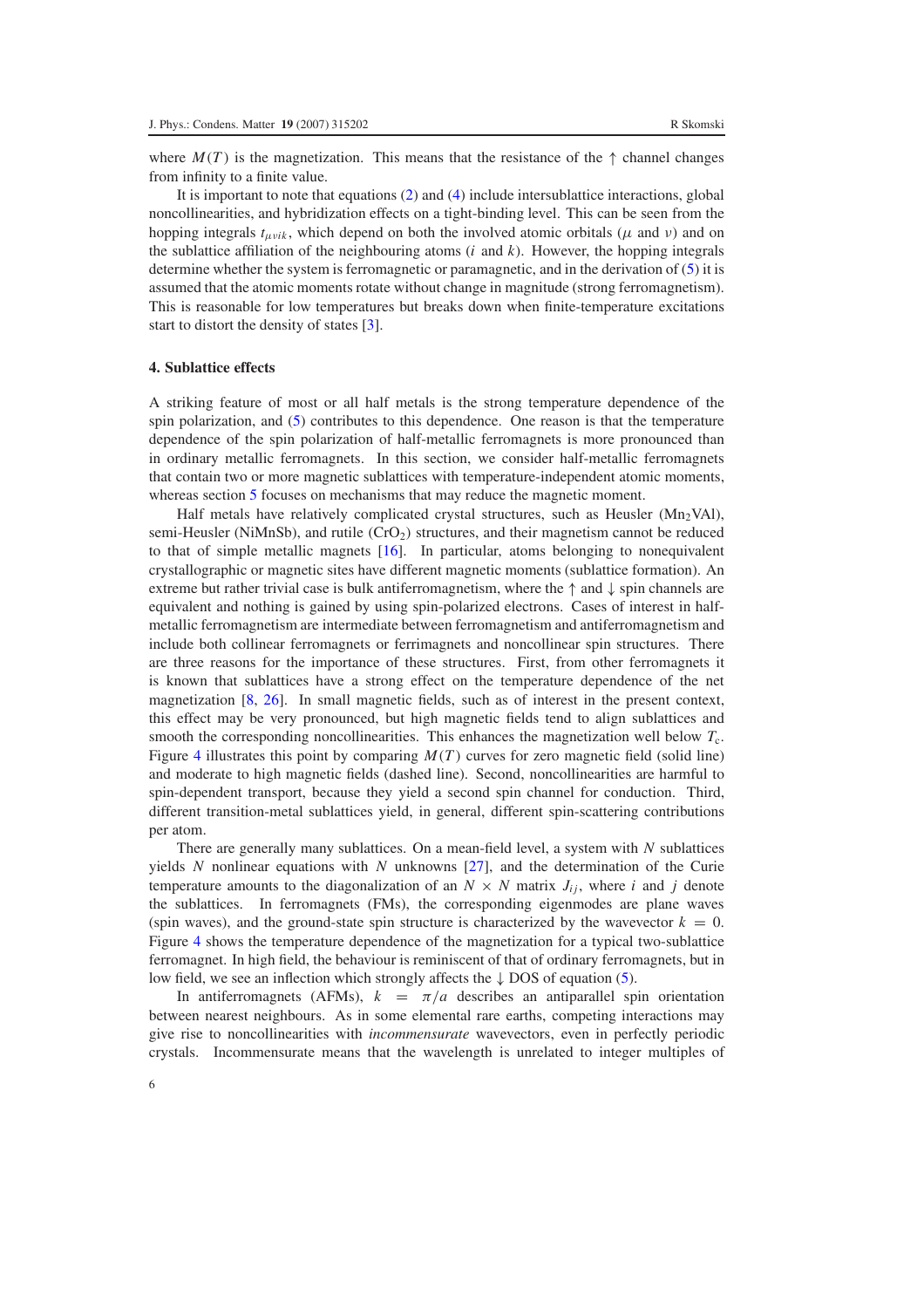<span id="page-7-0"></span>

**Figure 4.** Magnetization of a two-sublattice magnet in high (dashed line) and low (solid line) fields. The noncollinearity behind the reduced low-field magnetization (solid line) reflects competing exchange (sections [4](#page-6-0) and [5\)](#page-8-0) rather than spin–orbit coupling (section [6\)](#page-12-0).

the lattice constant. For example, in NiMnSb, there is a magnon mode of wavevector  $k_0a/2\pi \approx 0.3$ , corresponding to a magnetization angle of about 60° between next-nearest Mn neighbours [\[3,](#page-14-3) [4\]](#page-14-1). Note that this noncollinearity reflects to competing exchange and must not be confused with the noncollinearity due to Dzyaloshinskii–Moriya interactions [\[16\]](#page-14-13).

Commensurate and incommensurate magnetization modes in half metals (section [6\)](#page-12-0) are important, because they yield spin mixing. In *k*-space, the whole spectrum of *k*-values is necessary to explain the spin structure of the system. A semiquantitative two-level solution is to restrict the consideration to the most important wavevectors:  $\mathbf{k} = 0$  and  $\mathbf{k} = \mathbf{k}_o$ . Projecting the problem onto the two modes yields the equations [\[16\]](#page-14-13)

<span id="page-7-1"></span>
$$
\langle m \rangle = \frac{\langle f \rangle}{h + \Delta J/2} \tag{6a}
$$

and

$$
m_o = \frac{f_o}{h - \Delta J/2}.\tag{6b}
$$

Here  $\langle m \rangle$  and  $\langle f \rangle$  are the transverse-magnetization and random-thermal-force volume averages, whereas  $m_\rho$  and  $f_\rho \sim \int \exp(i\mathbf{k}_\rho \cdot \mathbf{r}) f(\mathbf{r}) dV$  are the amplitude of the noncollinear mode and the corresponding Fourier-transformed inhomogeneity, respectively, and the (positive) eigenvalue difference  $\Delta J$  describes the relative stability of the noncollinear state.

Equation  $(6)$  shows that the noncollinear exchange  $(\Delta J)$  suppresses ferromagnetic excitations (a) but enhances and stabilizes the noncollinear mode (b). In a very large positive field, both  $\langle \mathbf{m} \rangle$  and  $\mathbf{m}_o$  are zero, that is,  $M_z$  is close to saturation. With reduced field strength *h*, both the volume-averaged random forces,  $(f)$ , and the random-force projections onto the chiral mode, **f***o*, tend to destabilize the ferromagnetic state. However, due to the opposite sign of the  $\Delta J$  contribution, the incommensurate mode is more enhanced; when  $h = DJ/2$ , then the saturated or aligned state becomes unstable, and the magnet becomes a 'spin colloid' [\[16\]](#page-14-13). Such noncollinear modes may also be of interest in other areas of technology, such as roomtemperature magnetic cooling, because they are able to absorb a certain amount of heat (magnetic entropy).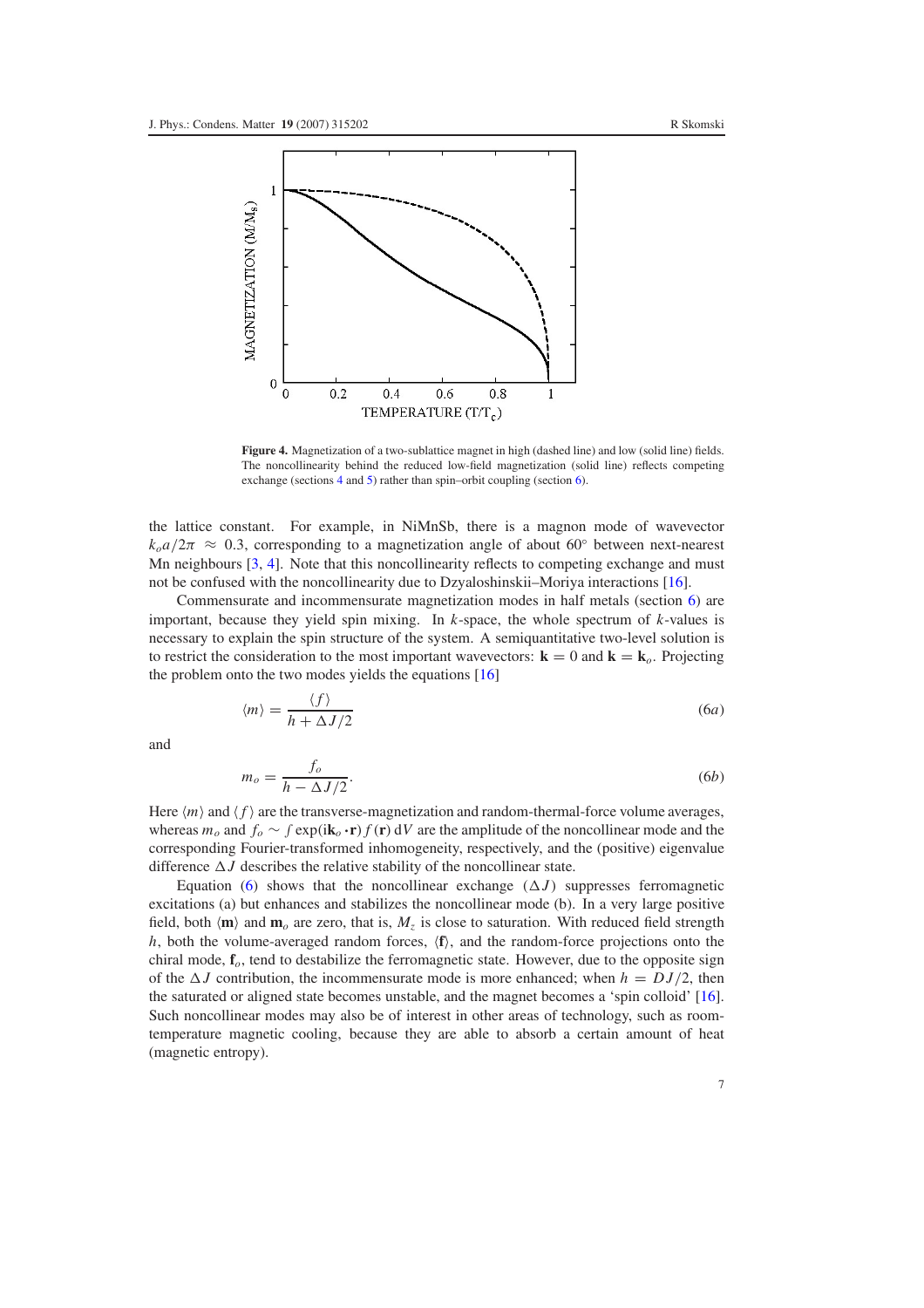<span id="page-8-2"></span>

**Figure 5.** Simplified DOSs for (a) ferromagnetic and (b) antiferromagnetic order. This example illustrates how the DOSs depend on the local magnetization direction.

# <span id="page-8-0"></span>**5. Band-structure and correlation effects**

Sections [3](#page-4-1) and [4](#page-6-0) have focused on thermal excitations where the magnitude of the atomic moment is *conserved*, assuming that the localized regime of section [3](#page-4-1) is more adequate than the opposite itinerant regime outlined in figure [2.](#page-3-0) The localized regime is a fair starting point for many magnets, but in reality there is always some moment reduction. First, in a oneelectron picture, any attempt to change the angle between the moments of neighbouring atoms may reduce the moment. The VWI ferromagnetism discussed in section [2](#page-2-1) is a drastic case, but similar phenomena occur in half-metallic ferromagnets. Second, solid-state magnetism is caused by electron–electron interactions, but one-electron calculations ignore correlation corrections and may overestimate the magnetic moment. For example, figures  $1(a)$  $1(a)$  and (c) illustrate how nonquasiparticle excitations [\[12,](#page-14-11) [15\]](#page-14-12) change the density of states (DOS) near the Fermi level. This section deals with the relation between band-structure effects and electron– electron interactions (correlations). By analysing one-electron effects (section [5.1\)](#page-8-1), non-Fermiliquid contributions (section [5.2\)](#page-10-1), and Kondo-type interactions (section [5.3\)](#page-10-0) it is argued that correlation effects are relatively unimportant in typical half-metallic magnets.

#### <span id="page-8-1"></span>*5.1. Band structure and magnetic order*

Spin inhomogeneities may alter the DOS beyond the Stoner shift shown in figure [2.](#page-3-0) An instructive example is the extreme limit of antiferromagnetic order, where nearest-neighbour spins belong to different sublattices (1 and 2) of antiparallel spin orientation. This effect is actually encountered in manganites, where ferromagnetic (FM) and antiferromagnetic (AFM) configurations compete [\[9\]](#page-14-8). Figure [5](#page-8-2) compares the schematic DOS for the FM (a) and AFM (b) cases. The origin of the big difference is well understood. In antiferromagnets, each second spin has the 'wrong' orientation, because the Stoner or *V* term in equation [\(2\)](#page-5-1) changes sign. Hopping onto neighbouring sites is therefore unfavourable, and the AFM bands are much narrower than the FM bands.

The difference between the FM and AFM DOSs in figure [5](#page-8-2) is the main reason for the frequent occurrence of antiferromagnetism in the middle of the 3d series, as exemplified by elemental Mn. It also explains why FM and AFM manganites are conducting and insulating, respectively, and is one aspect of the double exchange [\[28,](#page-14-22) [29\]](#page-14-23) in manganites (section [5.3\)](#page-10-0).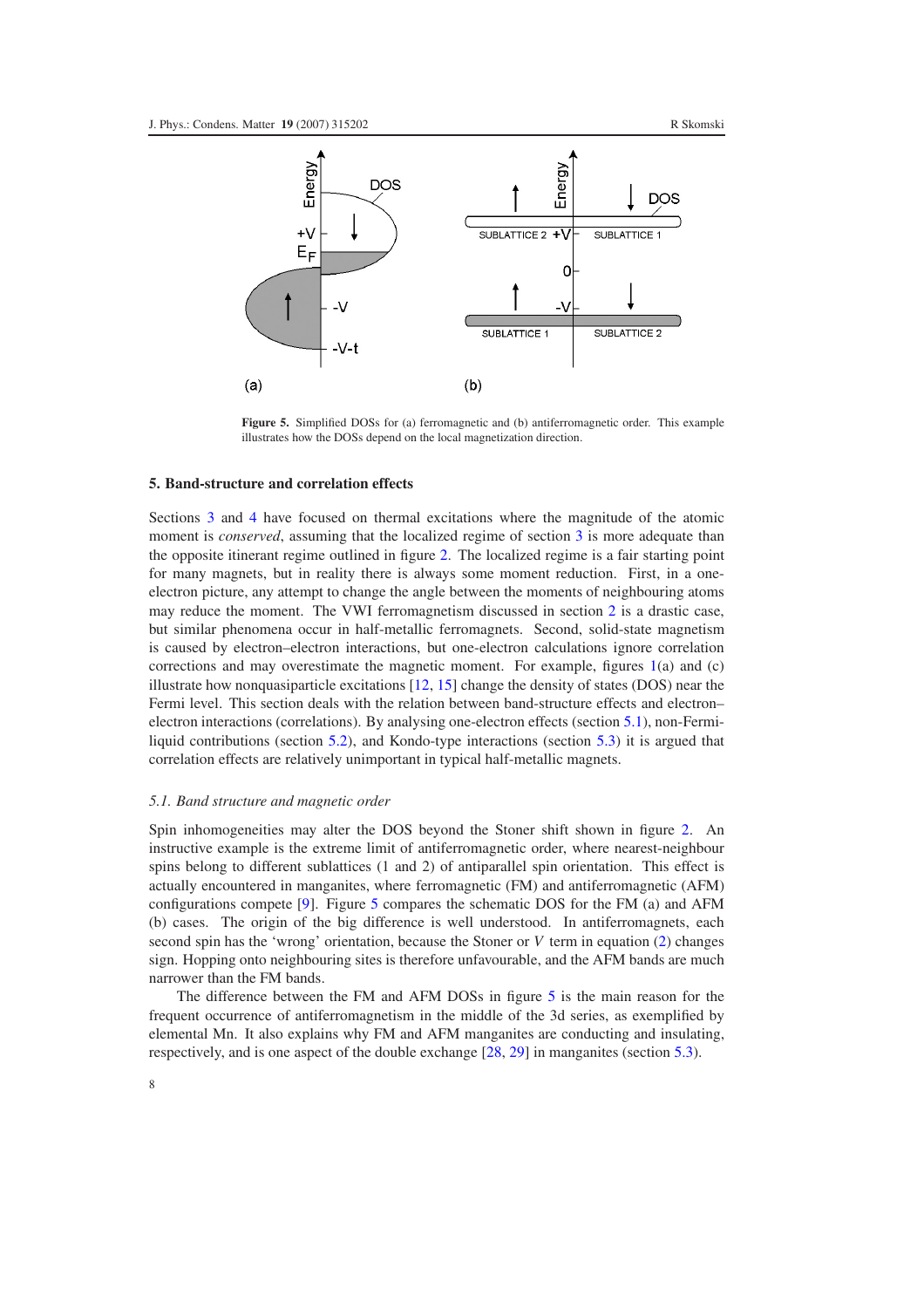<span id="page-9-0"></span>

Figure 6. Densities of states in a one-dimensional spin model. (a) Ferromagnet (bright) and Curie paramagnet (dark), and (b) antiferromagnet (bright) and incommensurate magnet with  $ka/2\pi = 0.3$ (dark). In all cases, only one spin direction is shown.

To gauge the effect of thermally disordered and incommensurate spin states on the band structure, we exploit the random-alloy analogy of spin disorder, where A and B atoms correspond to  $\uparrow$  and  $\downarrow$  moments. The effect is seen most easily in one dimension: the effect of disorder increases with decreasing dimensionality. Figure [6](#page-9-0) compares the DOSs for various configurations. Only one spin direction is shown, and the ratio  $V/t$  of on-site exchange to hopping is equal to 0.9. The swallowtail shape of the ferromagnetic DOS is a onedimensional band-structure effect, but otherwise the bright (FM and AFM) regions in figure [6](#page-9-0) are equivalent to figure [5.](#page-8-2) The peaks and valleys in the dark regions of figure [6](#page-9-0) reflect electronic Bragg reflections (a) at well-aligned spins ( $\theta \approx 0^{\circ}$  or 180 $^{\circ}$ ) and (b) at the noncollinear spin distribution. The dark regions exhibit a particularly strong dependence on the details of the model and, in (b), on the wavevector of the magnons.

In spite of the drastic band-structure changes, the atoms may keep their magnetic moments. The random-alloy or 'paramagnetic' DOS in figure [6](#page-9-0) is similar to the modification of the band structure of rare-earth magnets due to  $Gd^{3+}$  ions [\[30\]](#page-14-24), although the metallic  $Gd^{3+}$  moment is *always* conserved, whereas 3d moments may or may not be conserved. For example, firstprinciples calculations indicate that Mn moments in the half-metallic alloy NiMnSb are very stable, whereas the Ni moment easily collapses [\[17\]](#page-14-14). The Ni moment (0.26  $\mu_B$ ) is much smaller than the Mn moment (3.7  $\mu$ <sub>B</sub>) and contributes very little to the magnetization, but the Ni plays an important role in the formation of the hybridization gap. This is an example of a thermally distorted band structure mentioned at the end of section [3.](#page-4-1) However, the assumption of pronounced spin misalignment, epitomized by figure 1 in [\[17\]](#page-14-14), implies a contribution similar to figures [1\(](#page-2-0)b) and [4,](#page-7-0) and blurs the distinction between spin mixing and band-structure effects.

<span id="page-9-1"></span>A simpler and physically more transparent interpretation is that the thermally reduced Mn magnetization yields a diminished Mn exchange splitting. Straightforward bookkeeping for weak ferromagnets with Stoner-type rectangular bands of width *W* then yields an approximate relation for the temperature dependence of the hybridization gap,

$$
\Delta(T) = \Delta(0) - \frac{W}{5}(m(0) - m(T))
$$
\n(7)

where  $m(T)$  is the Mn magnetization measured in  $\mu_B$  per atom. The gap reaches zero at a transition temperature  $T^*$  obtained from  $m(T^*) = m(0) - 5\Delta(0)/W$ . For typical half-metallic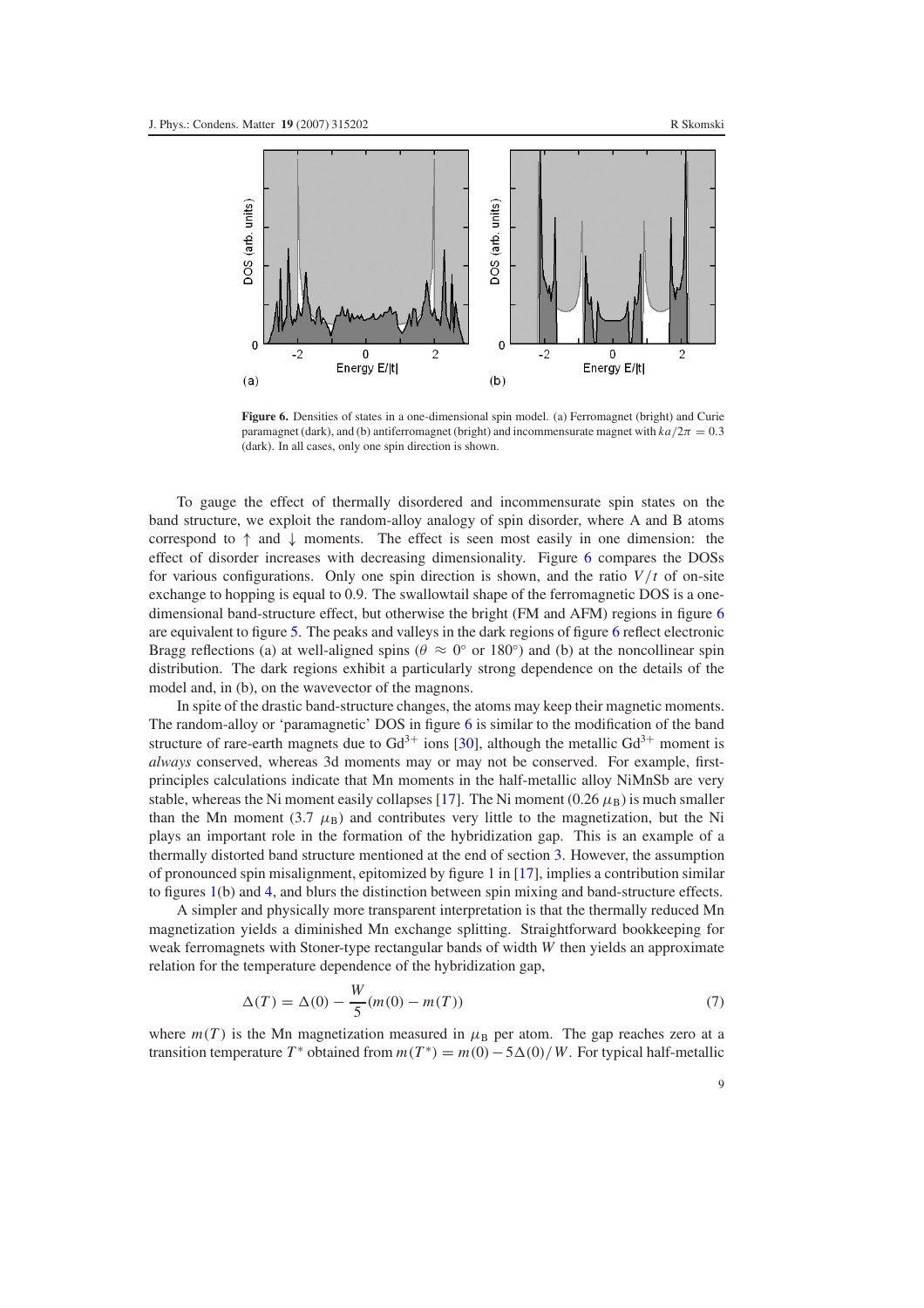ferromagnets,  $5\Delta(0)/W < 1$ , and the gap closes well below the Curie temperature. The effect is most pronounced for narrow gaps and wide bands, as contrasted to the regime considered in section [3,](#page-4-1) where the band width and gap are comparable. A very similar mechanism exists in strong ferromagnets, which leads to the conjecture that thermal gap closure is a typical rather than exeptional new feature.

<span id="page-10-1"></span>Incidentally the behaviour of NiMnSb is very similar to that encountered in *L*10 alloys such as CoPt and FePt [\[31,](#page-14-25) [32\]](#page-14-26), where the 3d atoms spin polarize the 4d/5d atoms and where the 4d/5d moment collapses in an antiferromagnetic environment. In both cases, the unstable subsystem is an exchange-enhanced Pauli paramagnet, although nonlinear contributions are not necessarily negligible and series expansion [\[17\]](#page-14-14) is a rather crude approach (see p 120 in [\[8\]](#page-14-6)).

#### *5.2. Correlations and nonquasiparticle effects*

In the limit of strong correlations, there are stable magnetic moments (sections [3](#page-4-1) and [4\)](#page-6-0). The moments are often reproduced by one-electron calculations, which treat many-body interactions on a mean-field level (on-site Stoner exchange), but other properties, such as excitation energies and charge fluctuations, are less well described. More generally, strongly correlated magnets exhibit deviations from the Fermi-liquid or quasiparticle theory. A wellknown example is spin–charge separation [\[7,](#page-14-5) [33\]](#page-14-27), which means that the electron positions (charge degree of freedom) become largely independent of the spin direction.

<span id="page-10-2"></span>Figure [1\(](#page-2-0)c) shows that the nonquasiparticle states [\[12,](#page-14-11) [15\]](#page-14-12) yield qualitatively new features. However, this does not necessarily mean that they yield strong deviations from [\(5\)](#page-5-3). At low temperatures, the calculation by Irkhin *et al* [\[12\]](#page-14-11) reproduces the spin-mixing expression [\(5\)](#page-5-3), but above a crossover temperature *T* <sup>∗</sup>, the magnetization is drastically reduced [\[12\]](#page-14-11). The crossover temperature scales as

$$
T^* \sim T_c \frac{m^2 \Delta_s^2}{k_{\rm F}^4}.
$$
\n<sup>(8)</sup>

When *I* ~  $\Delta_s$  is much larger than  $t \sim k_F^2/m$ , as assumed in the localized picture of sections [3](#page-4-1) and [4,](#page-6-0) then  $T^* \gg T_c$  and the corrections due to [\(8\)](#page-10-2) can be ignored. In the opposite limit,  $T^* \ll T_c$ , the finite-temperature magnetization undergoes a significant reduction.

Equation [\(8\)](#page-10-2) indicates that the assumption of a well-conserved atomic spin splitting is not applicable for  $T > T^*$  [\[12\]](#page-14-11). However, the reduction is a Stoner effect similar to [\(7\)](#page-9-1) rather than a correlation effect, because  $T^*$  *decreases* with *I* and the magnetization reduction is most pronounced for small *I*, where standard band-structure and Fermi-liquid theories are applicable. Details of the DOS [\[12\]](#page-14-11) affect the outcome of this band-structure modification but do not introduce correlations.

<span id="page-10-0"></span>Note that Otto *et al* [\[6\]](#page-14-4) investigated the electrical resistivity and the Hall effect of various semi-Heusler alloys, including NiMnSb, and concluded that the local-band description is much more adequate than the itinerant or 'weak-exchange' description. In their paper, the term local-band magnetism is defined very broadly, including the disordered local moment (DLM) picture [\[34\]](#page-14-27) and anticipating the spin mixing of section [3.](#page-4-1)

### *5.3. Kondo interactions*

An interesting correlation effect in systems containing both localized and extended electrons is the *Kondo effect*. In a narrow sense, the term refers to the resistance minimum observed in metals containing magnetic impurities, but the phenomenon also occurs in other correlated systems, such as heavy fermions and manganites. A key feature of the Kondo effect is the simultaneous involvement of strongly correlated electrons in localized orbitals  $|loc\rangle$  and weakly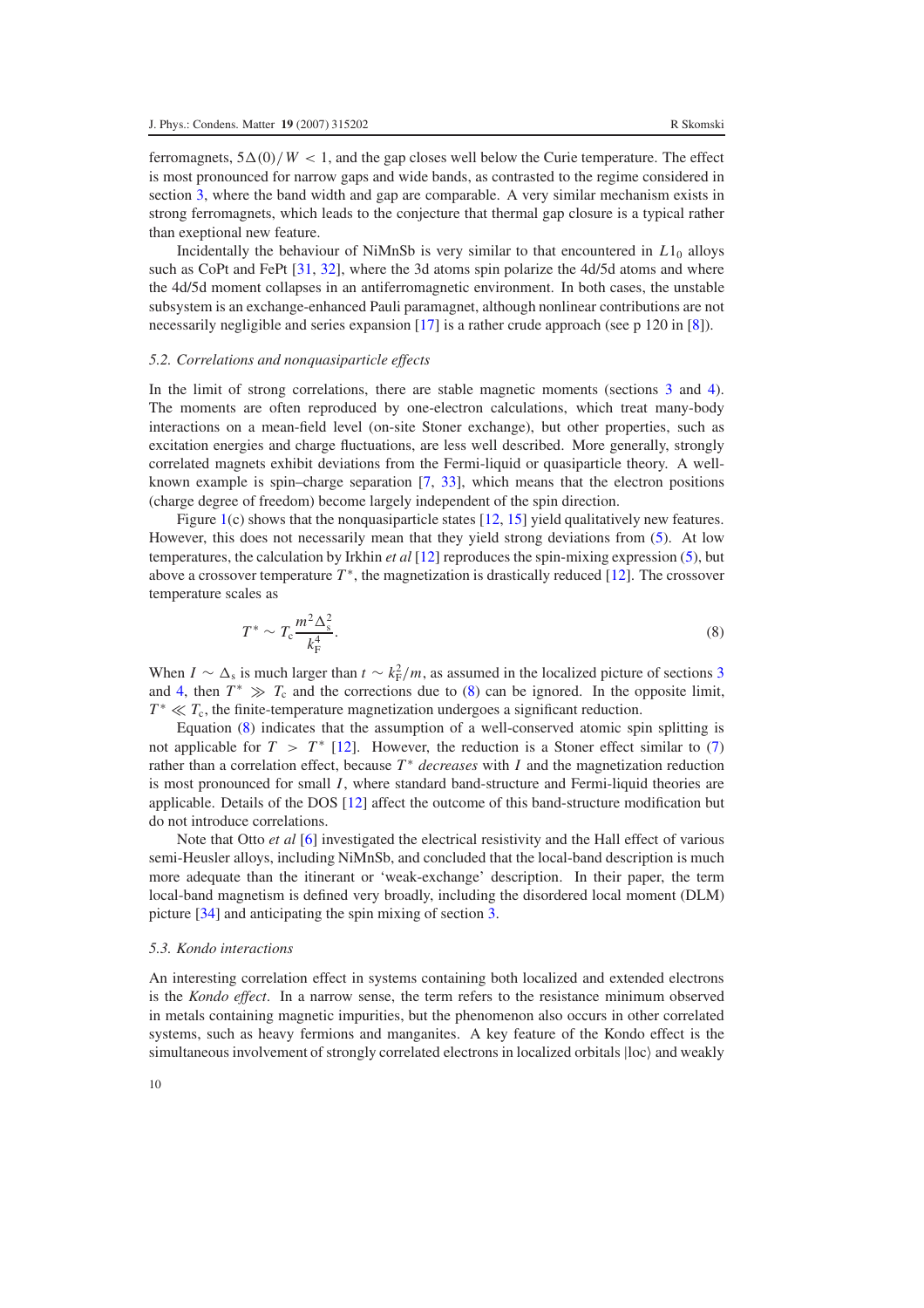correlated electrons in extended orbitals  $|ext\rangle$  [\[7\]](#page-14-5). Examples of localized and extended orbitals, respectively, are the following pairs: (i) 3d and 4s electrons in dilute magnetic transition-metal alloys such as Cu1<sup>−</sup>*x*Fe*<sup>x</sup>* , (ii) 4f or 5f and conduction electrons in heavy-fermion compounds such as CeAl<sub>2</sub>, and (iii) Mn t<sub>2g</sub> and e<sub>g</sub> and electrons in manganites. In the case of Mn, the interaction gives rise to ferromagnetic *double exchange*, and a similar situation is encountered in the half-metallic oxide  $CrO<sub>2</sub>$ . The corresponding ferromagnetic spin alignment enhances not only the magnetization but also the conductivity (section [5.1\)](#page-8-1). Since the Kondo effect involves strongly correlated electrons, it can be used to investigate correlations.

<span id="page-11-0"></span>A comprehensive description of the Kondo effect requires the consideration of many electrons, but to see the essential many-body features of the phenomenon, it is sufficient to consider just two electrons in two orbitals [\[7\]](#page-14-5). It is convenient to start from the two-electron wavefunction

<span id="page-11-1"></span>
$$
|\psi\rangle = c_1|\text{ext}\rangle|\text{ext}\rangle + c_2|\text{ext}\rangle|\text{loc}\rangle + c_3|\text{loc}\rangle|\text{ext}\rangle + c_4|\text{loc}\rangle|\text{loc}\rangle. \tag{9}
$$

For example, the  $c_2$ -term means that the first and second electrons are in the extended and localized states, respectively. In terms of the basis defined by [\(9\)](#page-11-0), the Hamiltonian is

$$
\mathcal{H} = \begin{pmatrix} V & t & t & 0 \\ t & 0 & 0 & t \\ t & 0 & 0 & t \\ 0 & t & t & U - V \end{pmatrix}.
$$
 (10)

Here  $V = E_{ext} - E_{loc}$  is the spin-independent orbital energy difference between the extended and localized electrons ( $V > 0$ ),  $U \sim I$  is the Coulomb energy, and  $t < 0$  is the hopping integral between  $|ext\rangle$  and  $|loc\rangle$ . The orbital energy *V* favours the occupancy of the localized orbital, but the strong Coulomb repulsion  $U > V$  makes the double occupancy of this orbital energetically unfavourable. Since U is very large, we can ignore the admixture of  $|loc \rangle$   $|loc \rangle$ character to the system's low-lying states.

In the absence of hopping, the ground state of [\(10\)](#page-11-1) is two-fold degenerate, corresponding to the wavefunctions  $|\psi_{+}\rangle=|\text{ext}\rangle|loc\rangle\pm|loc\rangle|\text{ext}\rangle$ . The function  $|\psi_{+}\rangle$  is symmetric and describes an antiferromagnetic (AFM) spin singlet ( $\uparrow \downarrow$ , *S* = 0), whereas the antisymmetric wavefunction |ψ− corresponds to a ferromagnetic (FM) triplet (↑↑, *S* = 1). In the presence of hopping, the triplet remains unaffected ( $E = 0$ ), but the AFM singlet,  $|ext\rangle |loc\rangle + |loc\rangle |ext\rangle$ , hybridizes with  $|ext\rangle$  ext). This hybridization *lowers* the energy of the AFM state by  $2t^2/V$  and means that the ground state is antiferromagnetic. Figure [7](#page-12-1) shows the corresponding level splitting. Note that the FM state is unable to benefit from the hopping, because the Pauli principle excludes the double occupancy of any orbital by parallel spins.

In the ground state, the localized spin is compensated (screened) by the delocalized spin, but when the temperature exceeds the Kondo temperature  $T<sub>K</sub>$ , then the  $\uparrow \downarrow$  and  $\uparrow \uparrow$ configurations are both occupied and the net coupling between screening cloud and the localized spin vanish. Together with the accompanying resistance minimum near  $T<sub>K</sub>$ , this is a signature of the Kondo effect. Note that the Kondo temperature  $2t^2/V$  is formally independent of *U* but is based on the assumption of strong correlations,  $U = \infty$ . Physically, the first and second electrons are attracted by the low orbital energy of the localized orbital (energy gain *V* ), but the second electron is repelled by the strong Coulomb interaction of the first electron. In the one-electron approximation, the second electron does not know the position of the first electron, because it interacts with an average electron distribution. This overestimates the Coulomb energy.

Interestingly, the Kondo splitting of figure [7](#page-12-1) is reproduced by an *unrestricted Hartree–Fock* (HF) approximation. The idea is to use a single Slater determinant constructed from arbitrary one-electron wavefunctions, as proposed by Coulson and Fischer [\[35\]](#page-14-28). In their original form,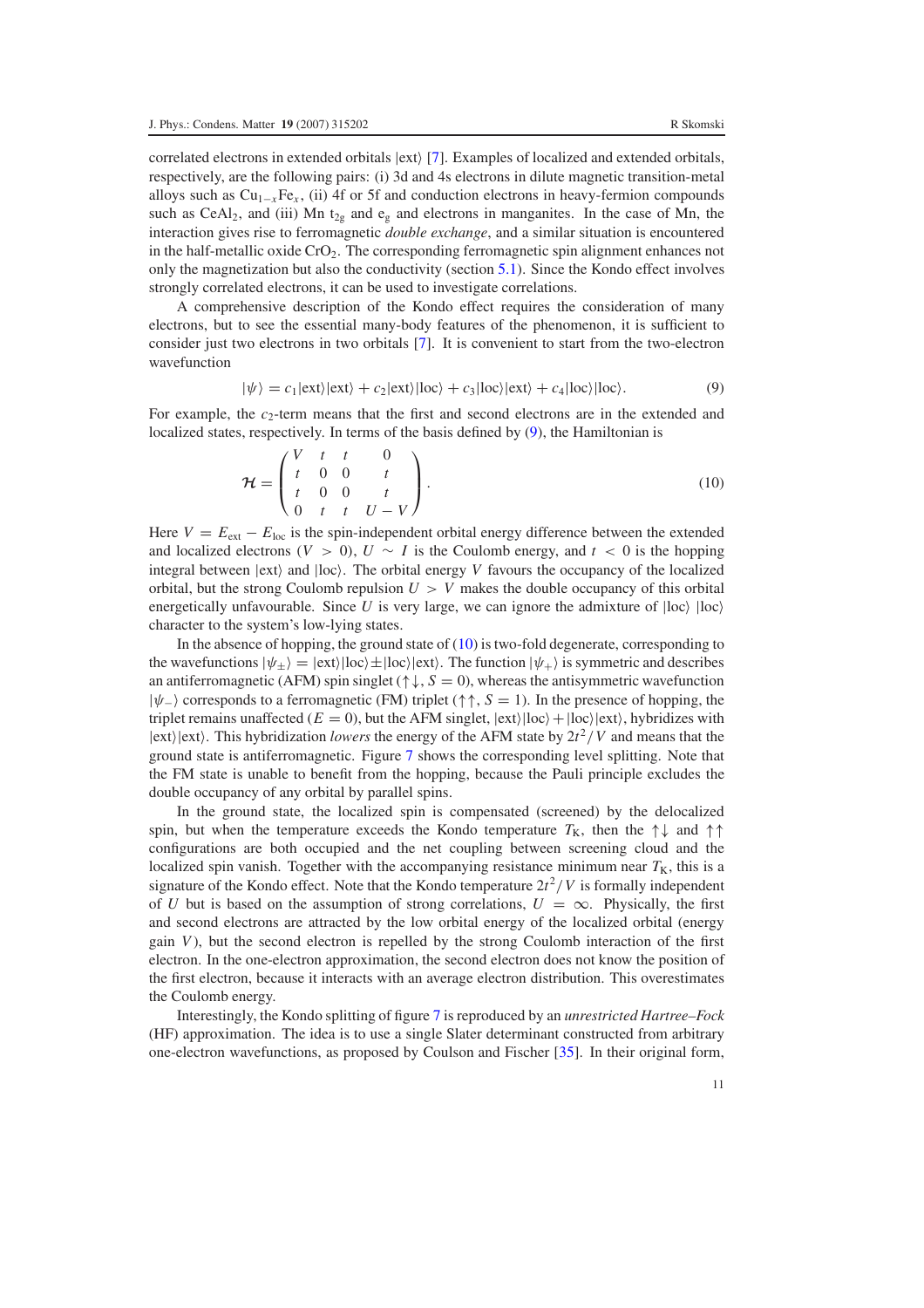<span id="page-12-1"></span>

**Figure 7.** Kondo interactions in a half-metallic model. The bright grey configurations indicate admixture due to hybridization. Simplifying somewhat, the model is of type III, but similar effects exist in type-I half-metals, such as CrO<sub>2</sub>.

<span id="page-12-0"></span>the Fisher–Coulson wavefunctions describe a  $H_2$  molecule by partially localized one-electron orbitals, in contrast to 'Bloch-symmetric' bonding and antibonding one-electron orbitals with symmetric electron densities. Describing the FM state by  $|\psi_1\rangle = |$ ext $\rangle$  and  $|\psi_2\rangle = |$ loc $\rangle$ , using the AFM ansatz  $|\psi_1\rangle = |\text{ext}\rangle$  and  $|\psi_2\rangle = |\text{loc}\rangle + c_o |\text{ext}\rangle$ , and minimizing the AFM energy yields  $c<sub>o</sub> = -E<sub>o</sub>/2t$  and reproduces the Kondo splitting. Bloch-symmetric and unrestricted Hartree–Fock approximations are a notoriously unreliable tool to investigate excitations in correlated electron systems. However, in the present case, the relevant first excited state is ferromagnetic, and it is well-known that the Pauli principle takes care of correlations in the ferromagnetic state.

#### **6. Discussion and conclusions**

The experimental investigation of half metals poses a number of challenges, and a variety of questions remain to be answered. First, the detection of half-metallic ferromagnetism is more complicated than the detection of 'simpler' phenomena, such as ordinary ferromagnetism and metallic conductivity [\[2\]](#page-14-7). Second, the phenomenon itself has been questioned on intrinsic and extrinsic grounds [\[3\]](#page-14-3), and it seems that both real-structure imperfections and thermal disorder have a very negative effect on the spin polarization. Important real-structure or extrinsic features are atomic defects, grain boundaries, interfaces and nanoscale geometrical features, which all affect the local DOS. For example, spin mixing involving nanojunctions was investigated in [\[36\]](#page-14-29).

A different question is the existence of intrinsic half-metallic ferromagnetism in perfect bulk materials. As pointed out in section [4,](#page-6-0) magnetic measurements are often performed in high magnetic fields; this overestimates the spin polarization by aligning the magnetic sublattices and makes the measurements less sensitive to a small spin minority density of states. The compound structure of half metals yields a number of low-energy transverse and longitudinal optical modes, which couple to spin-wave modes and reduce the net magnetization [\[3,](#page-14-3) [4\]](#page-14-1). In real space, the magnetization modes correspond to a tilting between neighbouring atomic spins, depending on the *k*-vector where the phonon and magnon bands cross. Generally, the closer to the Brillouin zone edge the magnons and transverse optical modes couple, the greater the tilt angle. The corresponding moment misalignment gives rise to a pronounced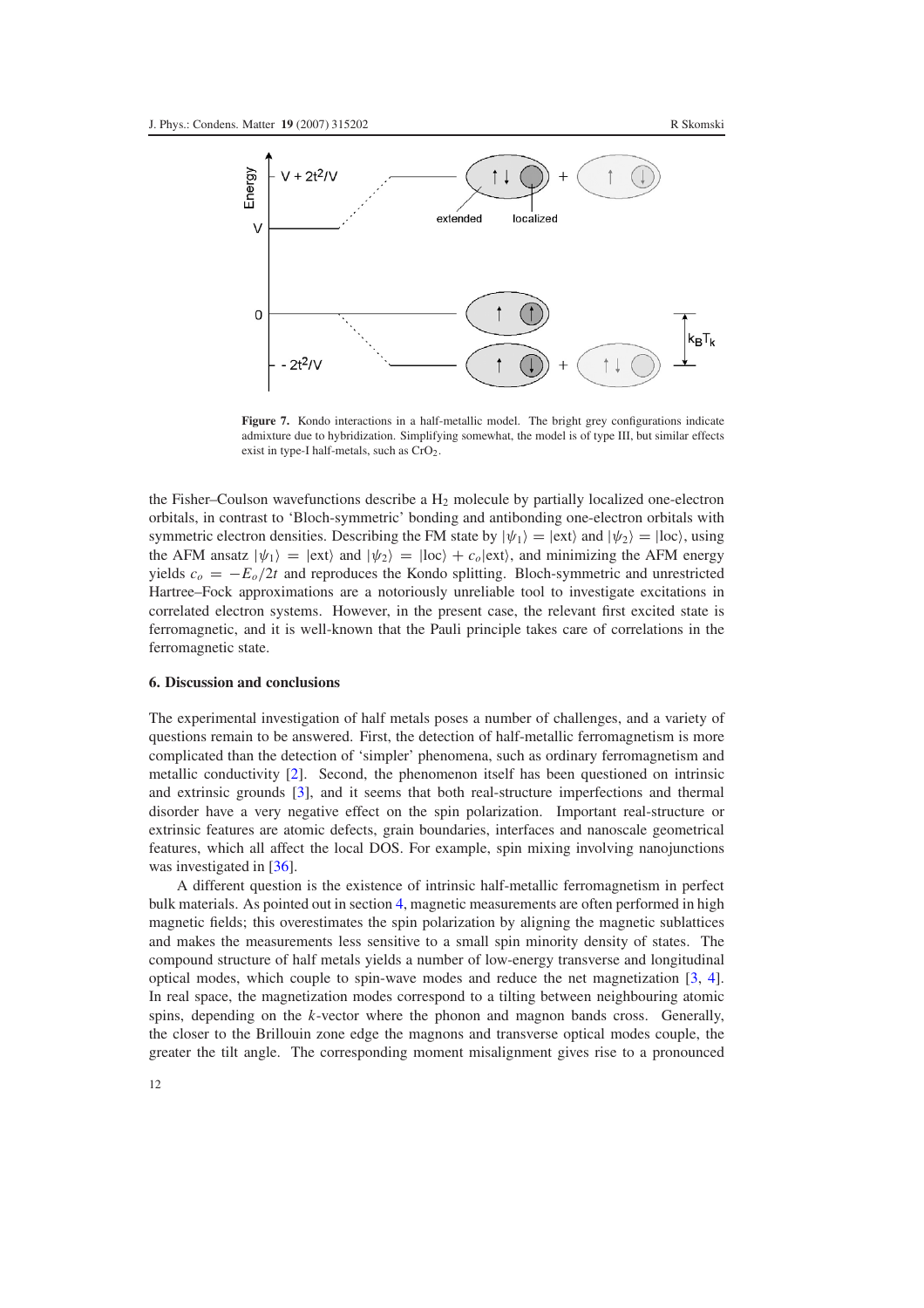spin mixing (section [4\)](#page-6-0). Examples of the involvement of phonons NiMnSb,  $CrO<sub>2</sub>$ , Fe<sub>3</sub>O<sub>4</sub>, and  $La<sub>0.7</sub>Sr<sub>0.3</sub>MnO<sub>3</sub> [3, 4]$  $La<sub>0.7</sub>Sr<sub>0.3</sub>MnO<sub>3</sub> [3, 4]$  $La<sub>0.7</sub>Sr<sub>0.3</sub>MnO<sub>3</sub> [3, 4]$  $La<sub>0.7</sub>Sr<sub>0.3</sub>MnO<sub>3</sub> [3, 4]$ . In the latter case, the spin-wave softening is related to the proximity of the charge-ordered insulating state, that is, to the FM–AFM transition mentioned in section [5.](#page-8-0) The spin mixing is complemented by temperature-dependent changes in the density of states, both subband shifts, as in figure [2,](#page-3-0) and distortions of the shape, as in figure [6.](#page-9-0) Little is known about the relative depolarization contributions of the different mechanisms, and their investigation remains an ongoing challenge.

One aspect of this paper is the role of correlations. In the limit of strong intra-atomic exchange, the spin-mixing model of section [3](#page-4-1) works well, although it fails to address specific correlation effects. Magnons are included and are well described in this strong-correlation regime, because changes in the density of the states caused by disorder and noncollinear spin states leave the atomic moments unchanged. In the opposite limit of relatively weak intraatomic exchange, one-electron effects yield a pronounced modification of the atomic moments, similar to the moment reduction in very weak itinerant magnets. There are no magnons in the usual sense, especially at large wavevectors. If one tries to create a noncollinear state with large *k*-vector, then the magnetization collapses in this regime, rather than undergoing rotation. A good example is the collapse of the Ni moment discussed in section [5.1.](#page-8-1)

Half-metallic ferromagnets seem to exhibit a general trend towards magnetic instabilities, both locally and globally. This reflects the band structure of typical half-metals, with several nonequivalent sites or sublattices, competing ferromagnetic and antiferromagnetic interactions, and partially unstable atomic moments. Compared to alloys, moment reductions, or 'highspin–low-spin' transitions, may be less important in oxides, but oxides tend to exhibit relatively weak ferromagnetic or predominantly antiferromagnetic interatomic exchange [\[8\]](#page-14-6). In a crude approximation, the temperature dependence of the hybridization gap of both alloys and oxides is described by  $(7)$ , so there are two ways of improving the spin polarization below  $T_c$ : (i) larger zero-temperature hybridization gaps and (ii) less pronounced interatomic hopping (narrow bands). Structural imperfections—such as defects and interfaces, short-wavelength thermal excitations, and phonons—amplify the effect of magnetic instabilities. Defects remain a nontrivial challenge in oxides, including CrO<sub>2</sub>, which is one of the few oxides with predominantly ferromagnetic exchange.

The spin structure is also influenced by *spin–orbit* coupling [\[8,](#page-14-6) [16,](#page-14-13) [27,](#page-14-21) [37,](#page-14-30) [38\]](#page-14-31). Spin– orbit interactions are often small in simple ferromagnets but they become important when the leading exchange and hopping contributions nearly cancel each other. One example is Dzyaloshinskii–Moriya (DM) interactions [\[16,](#page-14-13) [27,](#page-14-21) [37\]](#page-14-30), which occur not only in perfect crystals with broken inversion symmetry but also in spin glasses and nanostructures. Other examples are magnetocrystalline anisotropy and magnetostriction, which both originate from spin–orbit coupling and may enhance the noncollinearity of the spin state of polycrystalline and imperfect samples.

In conclusion, we have investigated the spin polarization of half-metallic ferromagnets. At finite temperatures, the picture is intermediate between the strongly correlated Heisenberg and weakly correlated one-electron limits. In addition to Heisenberg interactions with largely conserved magnetic moments and spin mixing, there are Stoner-type contributions, characterized by reduced atomic moments, and complicated distortions of the DOS. In the simplest model, the Stoner mechanism means that the hybridization gap closes due to reduced exchange splitting between majority and minority bands. These mechanisms all contribute to the widespread thermal depolarization and are enhanced by the presence of two or more sublattices in typical half metals. Correlations are analysed by a version of the Kondo model and by an unrestricted Hartree–Fock approximation, which becomes exact for the considered Kondo problem. However, correlation effects are relatively unimportant in typical half-metals,